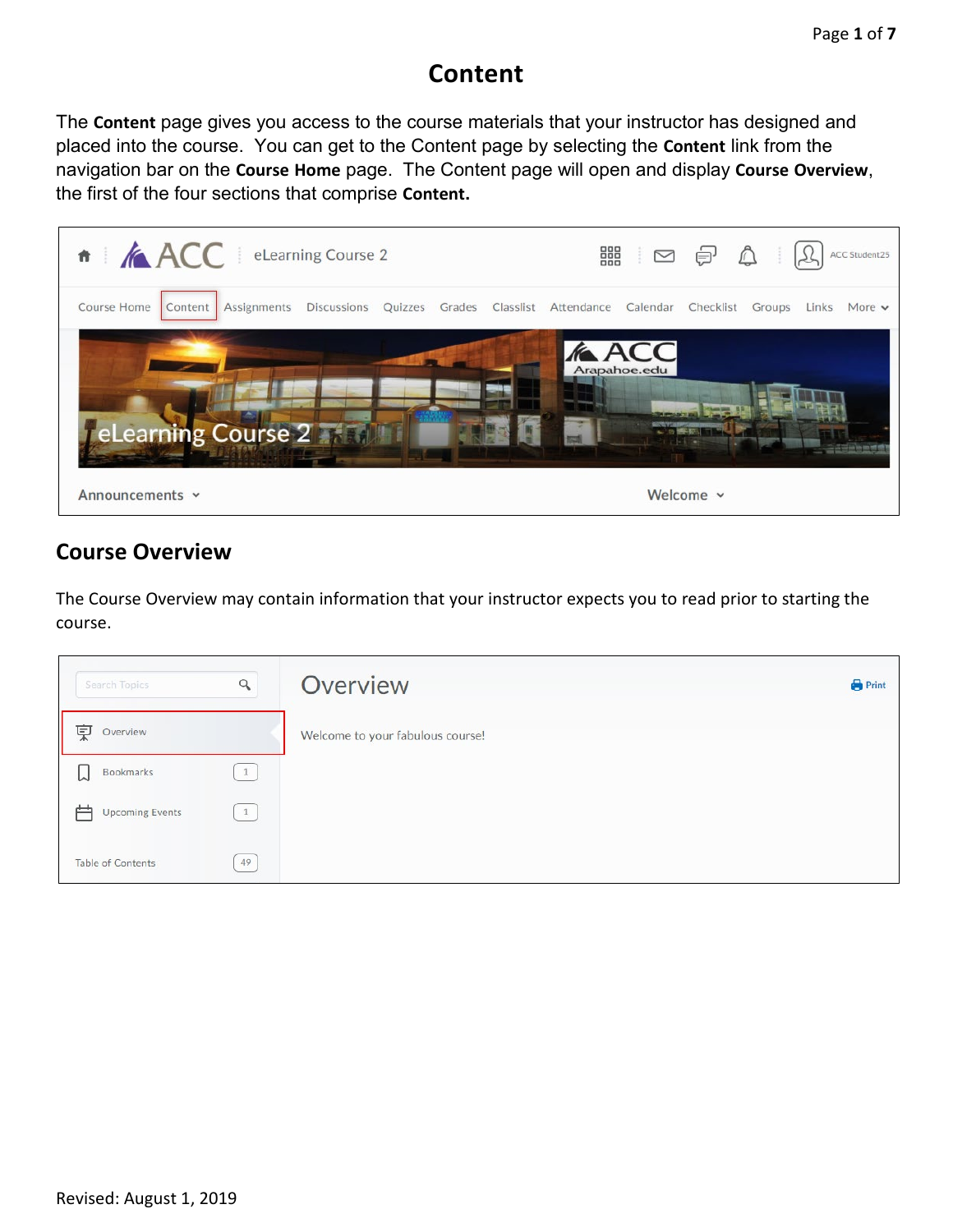### **Bookmarks**

**Bookmarks** permit you to create links to any favorite or often used module or activity in the course. These links permit you to access modules or activities quickly, without having to locate them in the Table of Contents. See the section **Creating Bookmarks** later on in this document

| Search Topics            | $\alpha$ | <b>Bookmarks</b>                                           | <b>Print</b> |
|--------------------------|----------|------------------------------------------------------------|--------------|
| 稟<br>Overview            |          | <b>Extra Credit?</b><br>$\checkmark$                       |              |
| Bookmarks<br>W           | 1        | ⊕<br>Web Page<br>Week 1 - Writing Practice & Introductions |              |
| <b>Upcoming Events</b>   |          |                                                            |              |
| <b>Table of Contents</b> | 49       |                                                            |              |

## **Upcoming Events**

The **Upcoming Events** section lists events from your course calendar that you or your instructor have added.

| Search Topics               | $\hbox{\large \it q}$                           | <b>Print</b>                                                                                                                                                                                                                                                                                                              |  |
|-----------------------------|-------------------------------------------------|---------------------------------------------------------------------------------------------------------------------------------------------------------------------------------------------------------------------------------------------------------------------------------------------------------------------------|--|
| 稟<br>Overview               |                                                 | <b>Full Schedule</b><br>Upcoming                                                                                                                                                                                                                                                                                          |  |
| Bookmarks                   | $\begin{pmatrix} 1 \end{pmatrix}$               | Today                                                                                                                                                                                                                                                                                                                     |  |
| 户<br><b>Upcoming Events</b> | 1                                               | No events scheduled                                                                                                                                                                                                                                                                                                       |  |
| Table of Contents           | 49                                              |                                                                                                                                                                                                                                                                                                                           |  |
| <b>Getting Started</b>      | $5\overline{)}$                                 | Tomorrow                                                                                                                                                                                                                                                                                                                  |  |
| UNIT ONE                    | 11                                              | No events scheduled                                                                                                                                                                                                                                                                                                       |  |
| UNIT TWO                    | 6                                               |                                                                                                                                                                                                                                                                                                                           |  |
| UNIT THREE                  | $16$                                            | Next 7 days                                                                                                                                                                                                                                                                                                               |  |
| <b>UNIT FOUR</b>            | 9                                               | Monday, July 1, 2019<br>▼                                                                                                                                                                                                                                                                                                 |  |
| Unit Five                   | $\left( \begin{array}{c} 2 \end{array} \right)$ | One Page Argument - Due<br>5:26 PM<br><b>ONE PAGE ARGUMENT</b><br>Think about an opinion you have that you would like to defend in an argument. For example, social<br>media is making it difficult to talk with someone face-to-face or everyone has a right to bear arms<br>or texting while driving should be illegal. |  |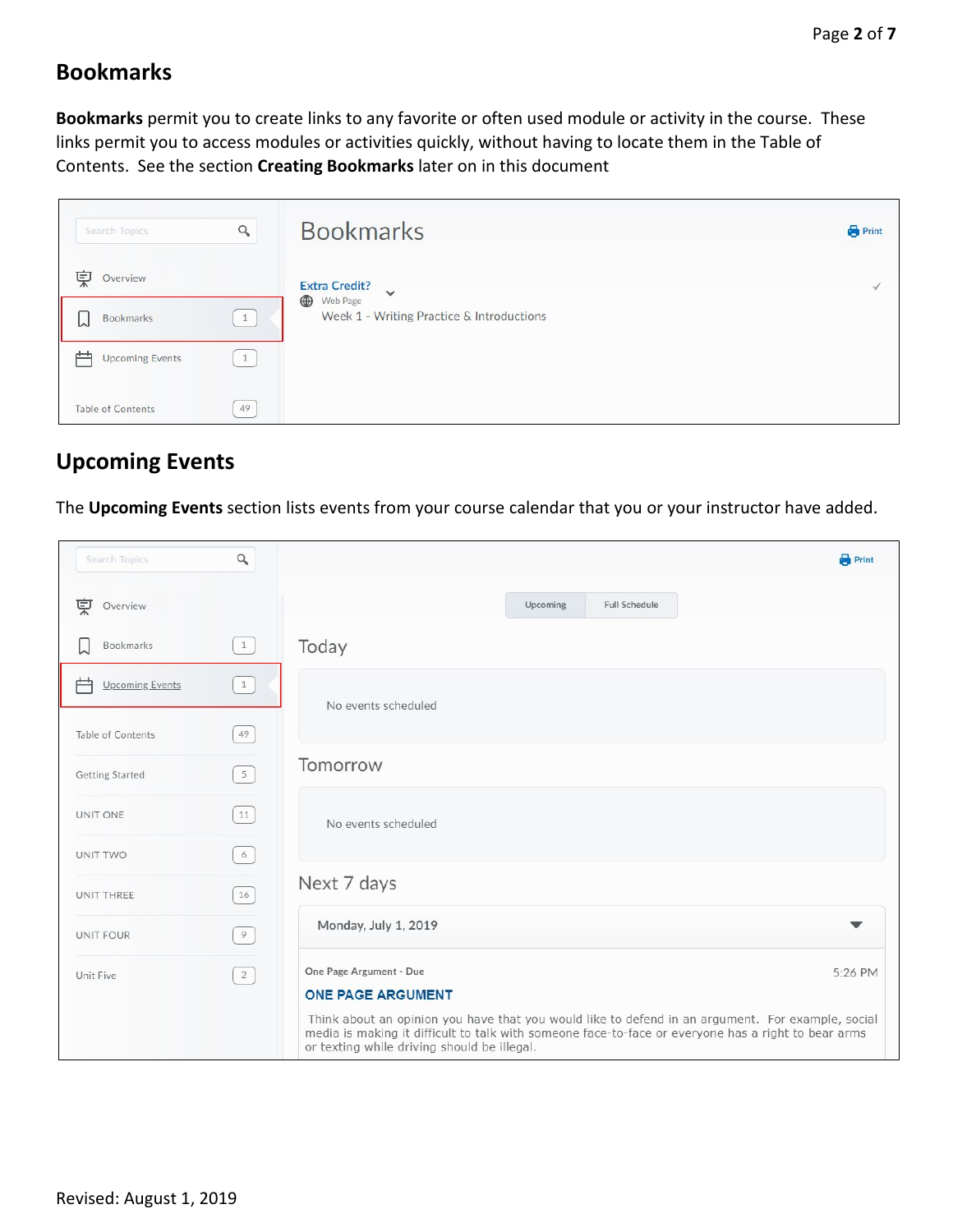## **Table of Contents**

The **Table of Contents** contains all the activities, assignments, and other resources you will need to succeed in the course. The Table of Contents is comprised of modules, and each module contains a number of activities.

| Search Topics               | $\alpha$       | Table of Contents v                              | <b>Print</b>              |
|-----------------------------|----------------|--------------------------------------------------|---------------------------|
| 稟<br>Overview               |                |                                                  |                           |
| Bookmarks<br>W              | $\boxed{1}$    | <b>Download</b>                                  | Expand All   Collapse All |
| 户<br><b>Upcoming Events</b> | 1              | 9.26 % 5 of 54 topics complete                   |                           |
| Table of Contents           | 49             | <b>Getting Started</b>                           | v                         |
| <b>Getting Started</b>      | $\overline{5}$ |                                                  |                           |
| UNIT ONE                    | $11\,$         | Schedule<br>$\checkmark$<br>Word Document        |                           |
| UNIT TWO                    | $\epsilon$     | Syllabus<br>$\checkmark$                         |                           |
| UNIT THREE                  | $16\,$         | Word Document<br>Syllabus                        | a.                        |
| UNIT FOUR                   | 9              | $\checkmark$<br>Web Page                         |                           |
| Unit Five                   | 2              | <b>New Recording</b><br>$\checkmark$<br>Web Page | ٠                         |

D2L keeps track of which activities you've visited and which you have yet to access.

- A dot indicates that the activity has not been visited
- A check mark indicates that the activity has been accessed

| Search Topics               | $\alpha$                                        | Table of Contents v                                | <b>Print</b>              |
|-----------------------------|-------------------------------------------------|----------------------------------------------------|---------------------------|
| 稟<br>Overview               |                                                 |                                                    |                           |
| Bookmarks<br>W              | $\begin{pmatrix} 1 \end{pmatrix}$               | <b>p</b> Download                                  | Expand All   Collapse All |
| 户<br><b>Upcoming Events</b> | $\begin{pmatrix} 1 \end{pmatrix}$               | 9.26 % 5 of 54 topics complete                     |                           |
| Table of Contents           | 49)                                             | <b>Getting Started</b>                             |                           |
| <b>Getting Started</b>      | $\begin{bmatrix} 5 \end{bmatrix}$               |                                                    |                           |
| UNIT ONE                    | 11                                              | Schedule<br>$\checkmark$<br>Word Document          | $\checkmark$              |
| UNIT TWO                    | 6)                                              | Syllabus<br>$\checkmark$<br><b>目</b> Word Document | $\circ$                   |
| UNIT THREE                  | 16                                              | Syllabus<br>$\checkmark$                           | $\bullet$                 |
| <b>UNIT FOUR</b>            | $\left( \begin{array}{c} 9 \end{array} \right)$ | Web Page                                           |                           |
| Unit Five                   | $2 \}$                                          | <b>New Recording</b><br>$\checkmark$<br>Web Page   | $\bullet$                 |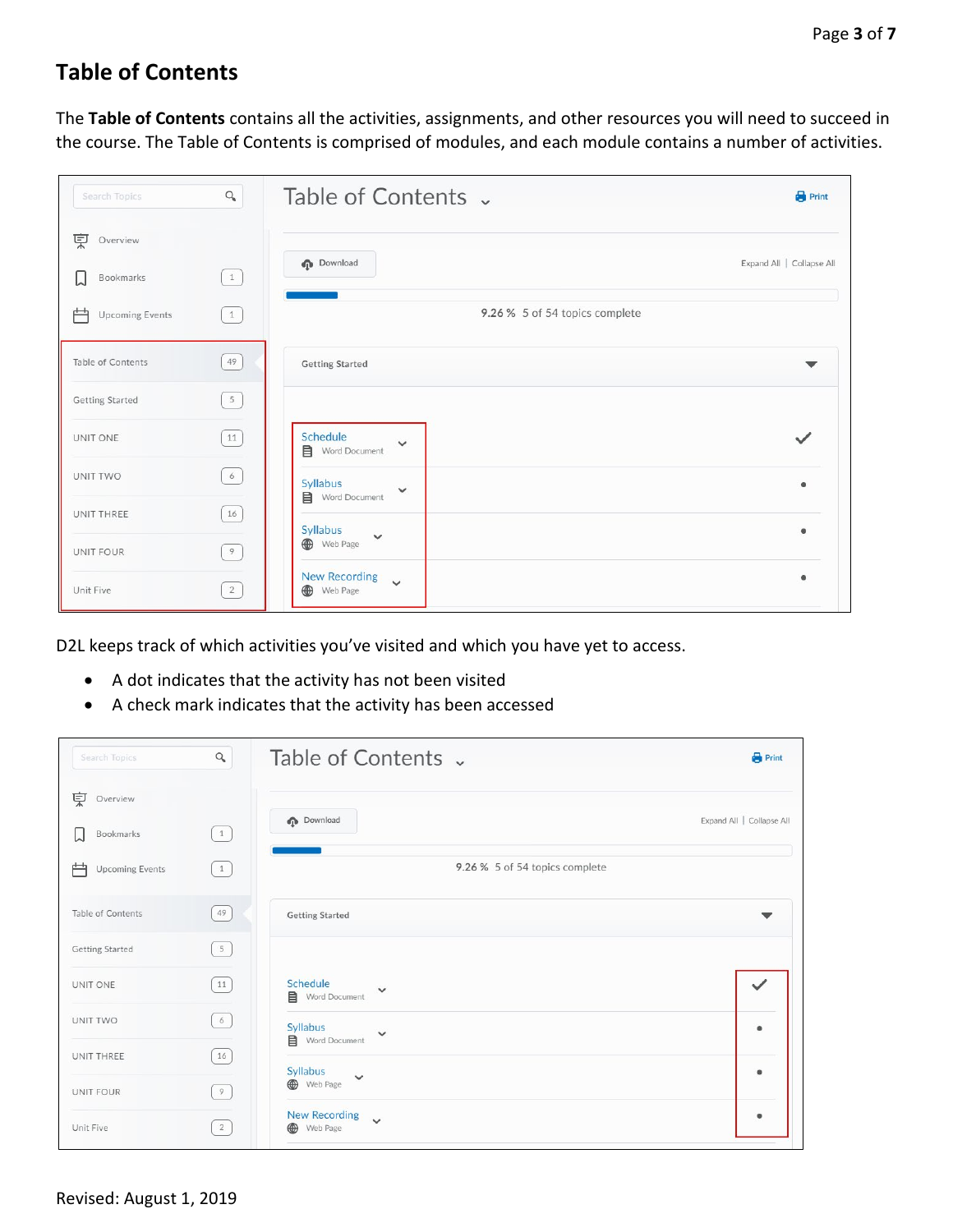The Table of Contents panel summarizes the number of activities in each module that have not been accessed yet.

| Search Topics               | $\hbox{\large \it q}$                           | Table of Contents v                                      | <b>Print</b>              |
|-----------------------------|-------------------------------------------------|----------------------------------------------------------|---------------------------|
| 稟<br>Overview               |                                                 |                                                          |                           |
| Bookmarks                   | $\begin{pmatrix} 1 \end{pmatrix}$               | <b>Download</b>                                          | Expand All   Collapse All |
| 户<br><b>Upcoming Events</b> | $\begin{pmatrix} 1 \end{pmatrix}$               | 9.26 % 5 of 54 topics complete                           |                           |
| Table of Contents           | 49                                              | <b>Getting Started</b>                                   | ▼                         |
| <b>Getting Started</b>      | $\boxed{5}$                                     |                                                          |                           |
| UNIT ONE                    | 11                                              | Schedule<br>$\checkmark$<br>Word Document                | ✓                         |
| UNIT TWO                    | $\sqrt{6}$                                      | Syllabus<br>$\checkmark$<br>Word Document                | $\bullet$                 |
| UNIT THREE                  | $16$                                            | Syllabus<br>$\checkmark$                                 | ٠                         |
| UNIT FOUR                   | 9                                               | Web Page                                                 |                           |
| Unit Five                   | $\left( \begin{array}{c} 2 \end{array} \right)$ | <b>New Recording</b><br>$\ddot{\phantom{0}}$<br>Web Page | $\bullet$                 |
|                             |                                                 | YTClip2<br>$\checkmark$<br>Web Page                      | $\bullet$                 |
|                             |                                                 | YuJa vid<br>$\checkmark$<br>Web Page                     | $\bullet$                 |

#### **Accessing Activities**

You can access each activity by selecting the activity name. D2L will open that activity so that you can accomplish the work in that activity. Activities include Quizzes, Discussions, Readings, Assignments (where you submit written assignments), and other activities your instructor has created.

| Search Topics                                | $\alpha$       | UNIT ONE J                                                                                                                                        | <b>Print</b>              |
|----------------------------------------------|----------------|---------------------------------------------------------------------------------------------------------------------------------------------------|---------------------------|
| 稟<br>Overview                                |                | <b>n</b> Download                                                                                                                                 | Expand All   Collapse All |
| <b>Bookmarks</b>                             | 1              |                                                                                                                                                   |                           |
| 户<br><b>Upcoming Events</b>                  | 1              | 21.43 % 3 of 14 topics complete                                                                                                                   |                           |
| Table of Contents                            | 49             | Week 1 - Writing Practice & Introductions                                                                                                         |                           |
| <b>Getting Started</b>                       | 5 <sup>1</sup> |                                                                                                                                                   |                           |
| UNIT ONE                                     | $11\,$         | Learning Outcomes Week 1                                                                                                                          |                           |
| Week 1 - Writing<br>Practice & Introductions | 4              | · Employ critical and evaluative reading skills in order to synthesize evidence.<br>· Plan, write, revise and review multi-paragraph composition. |                           |
| Week 2 - Generating<br>Ideas, Wallow in      | 3              | <b>Extra Credit?</b><br>$\checkmark$<br>Web Page<br>⊕                                                                                             | ✓                         |
| Complexity, and<br>Summary/Response          |                | Reading - Week 1<br>$\checkmark$<br>Web Page                                                                                                      | ٠                         |
| Essay<br>Week 3 - Recognizing                | $\overline{4}$ | Writing Practice - What is it?<br>Web Page<br>⊕                                                                                                   | ۵                         |

Revised: August 1, 2019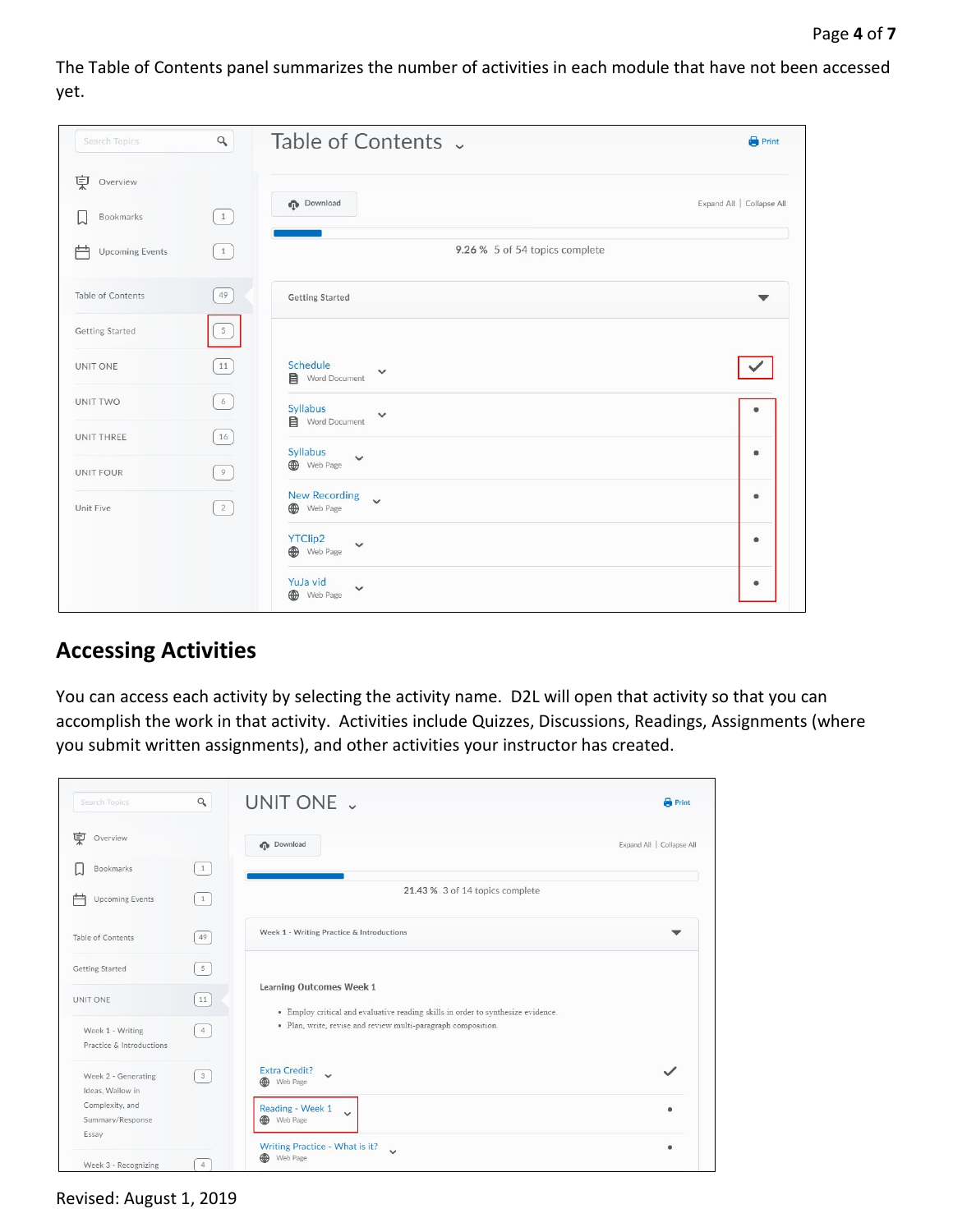After accessing an activity, use the Content Map tab to return to the **Table of Contents**, or select another topic.



The **Content Map** allows you to navigate back to **Table of Contents**, next or previous module, or select the next topic in the current module.

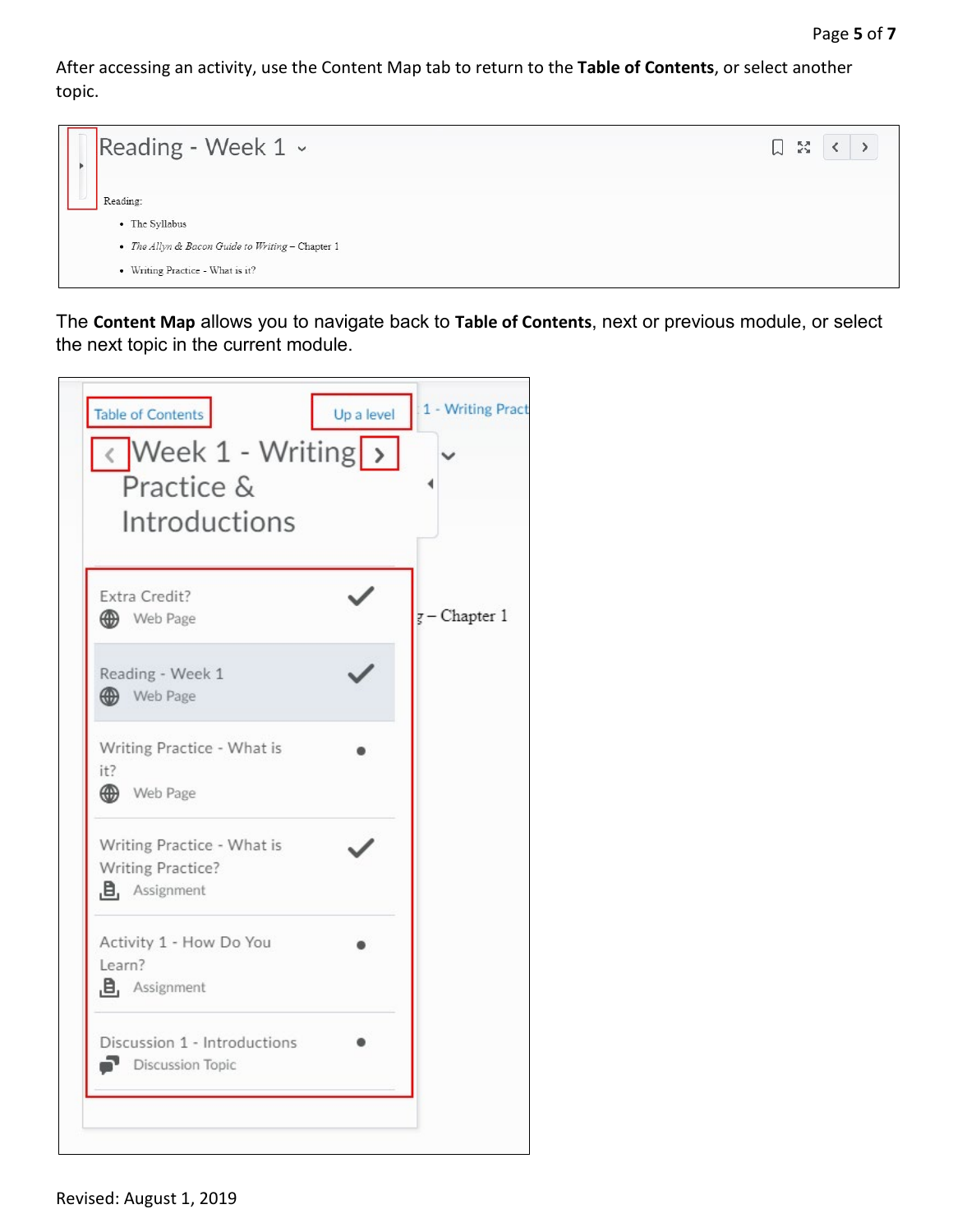## **Creating Bookmarks**

Any activity in any module can be bookmarked so that it shows up in the Bookmarks section. Select the Bookmark icon to bookmark the current activity.



The activity will now appear in the **Bookmarks** section.

| Search Topics               | $\alpha$       | <b>Bookmarks</b>                                                                                   | <b>Print</b> |
|-----------------------------|----------------|----------------------------------------------------------------------------------------------------|--------------|
| 稟<br>Overview               |                | Reading - Week 1<br>$\ddot{\phantom{0}}$                                                           |              |
| Bookmarks<br>W              | $\overline{2}$ | Web Page<br>Week 1 - Writing Practice & Introductions                                              |              |
| 屵<br><b>Upcoming Events</b> | $\mathbf{1}$   | <b>Extra Credit?</b><br>$\checkmark$<br>⊕<br>Web Page<br>Week 1 - Writing Practice & Introductions | $\checkmark$ |

#### **Submitting Feedback**

You can submit feedback to your instructor for any activity in the course. Select the action menu icon next to the activity name, then select **Submit feedback** from the dropdown list.